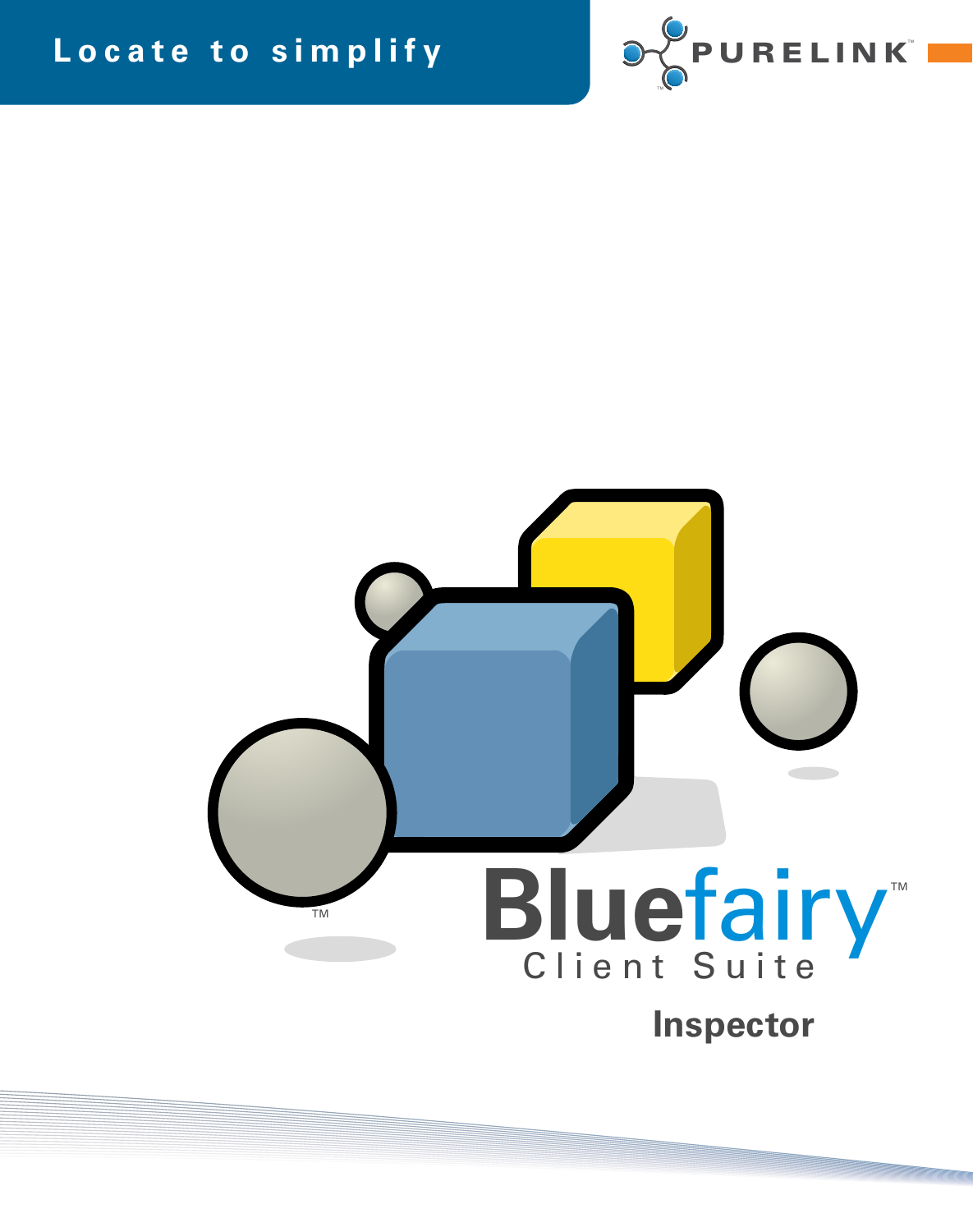



**Bluefairy<sup>™</sup>** Inspector is built specifically for the real-time management of events and alarms.

Bluefairy<sup>™</sup> Inspector handles, both automatically generated and sensor-driven, events and alarms triggered by badge-wearing personnel and tagged assets. **Bluefairy<sup>™</sup> Inspector offers a clutter**free interface, allowing users to focus specifically on the events and alarms generated by personnel and assets. Incidents are displayed in real-time, minimizing response delay and allowing situations to be dealt with as soon as possible.



|             |                          |                  | <b>Alarms</b>      |                      |           |  |
|-------------|--------------------------|------------------|--------------------|----------------------|-----------|--|
| Alarm ID    | <b>Occurrence Time</b>   | <b>Rule Type</b> | <b>Bide Name</b>   | <b>Highlin Name</b>  | Enriebben |  |
| 4232        | 27/11/2008 01/29/29 PM   | Entry            | Elitry code 2      | Disabled Athapo      | Zune 1893 |  |
| 4231        | 237112000 01/29/29 PM    | <b>Y</b> xe      | Ext code 1         | Christina Larami     | Zune 2506 |  |
| 4230        | 27/11/2008 01/29/29 PM   | <b>Diff</b>      | Diff code 1        | Frank Snith          | Zune 2506 |  |
| <b>COV</b>  | 277110000 00 09:07 PM    | <b>State</b>     | <b>Disnupole 2</b> | <b>District Knop</b> | Zune 1893 |  |
| <b>A228</b> | 277112000 01/29/07 PM    | <b>Ext</b>       | Est sade 1         | Christina Loretta    | Zune 2506 |  |
| 4227        | 277110000 00 (29:06.999) | <b>Yat</b>       | Est sade 1         | Frank Snith          | Zune 2506 |  |
| 4226        | 271110000 0030-66194     | Entry            | Ditry side 2       | Highest space        | Zone 1893 |  |
| 4225        | 221110000 01:30-45 PM    | <b>Yat</b>       | Enforced 1         | Chedina Londia       | Zune 2506 |  |
| 4224        | 221110000 01:30-45.996   | <b>Yat</b>       | Enforced 1         | Frank Sndh.          | Zone 2506 |  |
|             |                          |                  |                    |                      |           |  |
|             |                          |                  |                    |                      |           |  |

*Any events or alarms are displayed on-screen, in real-time, to minimize response time*

Any violation of user-defined business rules will immediately appear in **Bluefairy™** Inspector, notifying manager or safety and security teams so they can act promptly.

**Bluefairy<sup>™</sup>** Inspector provides an automatic notification dispatching tool. As soon as an event or alarm occurs, the appropriate people can be instantly notified by e-mail, SMS, telephone or directly through the system network.

System Requirements

| Operating System: | Microsoft <sup>®</sup> Windows XP <sup>®</sup> SP2 or Vista <sup>®</sup> |
|-------------------|--------------------------------------------------------------------------|
|                   | Microsoft <sup>®</sup> Windows Server <sup>®</sup> 2003 or 2005          |
| Processor:        | Intel <sup>®</sup> Pentium 4 <sup>®</sup> 2.8GHz or greater              |
| Memory:           | 512 MB RAM minimum                                                       |